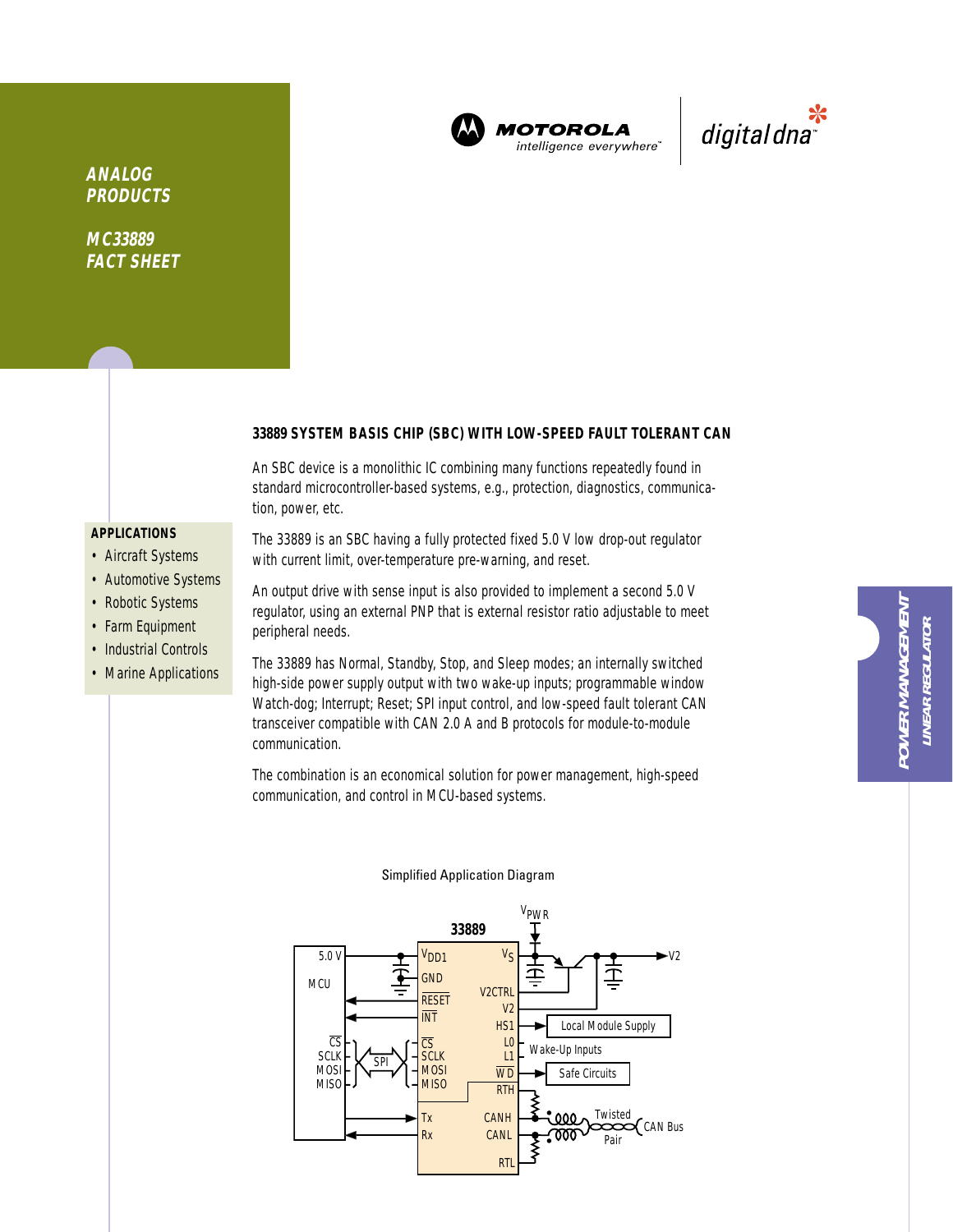## **FEATURES**

- Low drop-out voltage regulator with current limiting, over temperature prewarning, and output monitoring with reset
- Adjustable external series pass PNP regulator
- Normal, Standby, Stop and Sleep modes separate from CAN interface modes
- Low-speed 125 kB/s fault tolerant CAN interface, compatible with 33388 standalone physical interface
- 150 mA switched V<sub>PWR</sub> output for control of external circuitry
- Two external wake-up inputs, associated with switched V<sub>PWR</sub>
- Low standby and sleep current
- V<sub>PWR</sub> monitoring and V<sub>PWR</sub> failure detection
- 40 V maximum transient voltage
- Software-programmable watchdog window, interrupt, and reset
- Multiple wake-up modes
- SPI interface to MCU
- Additional devices available for comparison in Analog Selector Guide SG1002/D

# **CUSTOMER BENEFITS**

- Provides complete MCU power management solution with few components
- CAN and SPI interface
- Internal wake-up and watchdog function
- Motorola offers a complete line of compatible system basis chips with transceivers
- Simple system design with direct interfacing to a microprocessor
- Reduced PC board space resulting in enhanced application reliability
- Economical solution with an optimized performance/cost ratio
- Simplified MCU power supply design with internal safety features and output voltage supervisory circuits

| Performance                      | <b>Typical Values</b>                                         |
|----------------------------------|---------------------------------------------------------------|
| <b>Operating Voltage</b>         | $5.5 - 27$ V                                                  |
| Data Rate                        | 125 kB/s                                                      |
| Internal 5.0 V Reg               | 200 mA                                                        |
| <b>External 5.0 V Series Reg</b> | User Defined                                                  |
| Sleep/Stop Current               | 60/120 µA                                                     |
| Operating Temp                   | $-40^{\circ}$ C $\leq$ T <sub>A</sub> $\leq$ 125 $^{\circ}$ C |
|                                  |                                                               |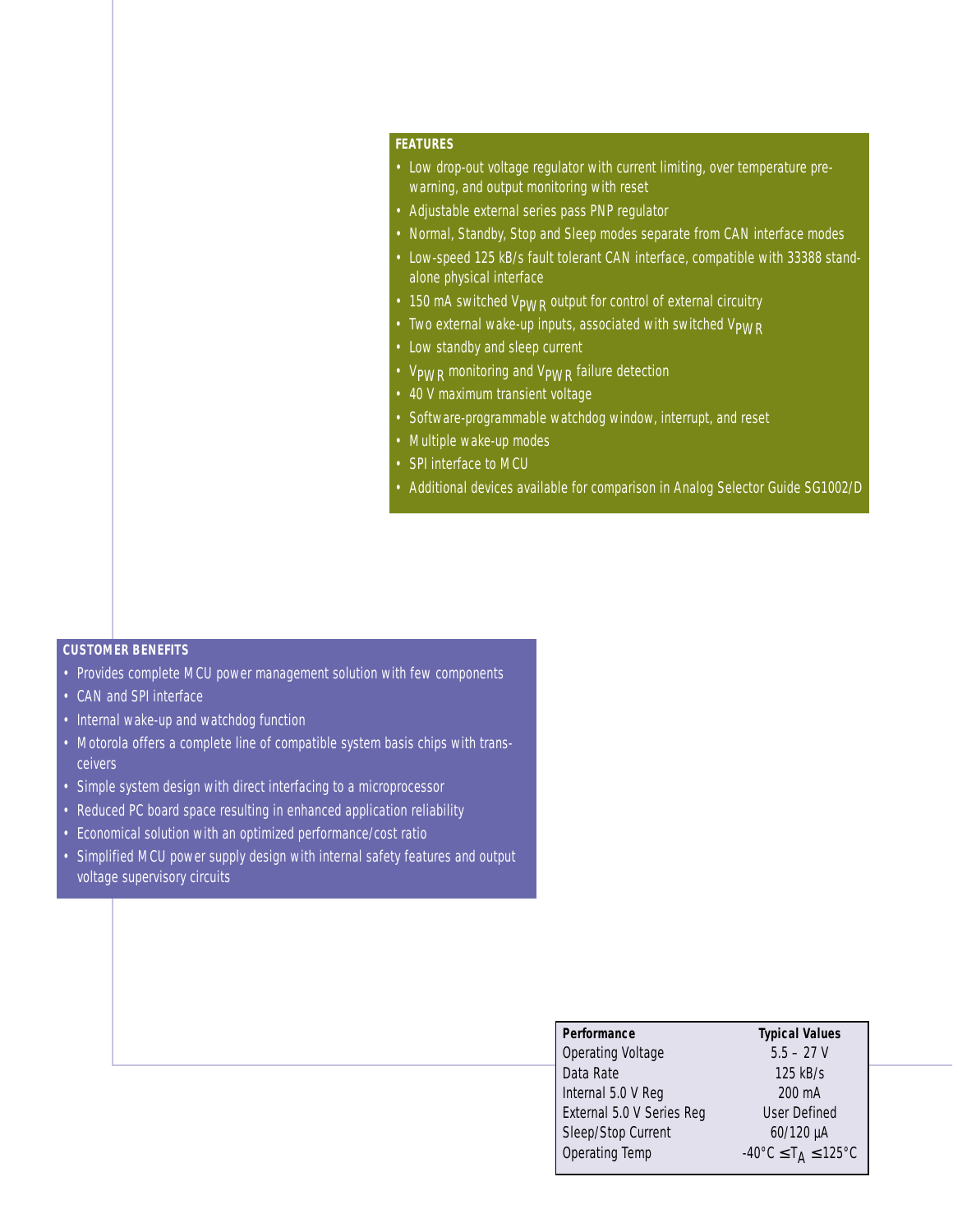

## **Shut Auto Status Protection Detect Limiting Down Retry Reporting**  $V<sub>DD1</sub>$ : Under Voltage **•** Over Current/SC • Over Temperature •  $V_2$ : Under Voltage **•** HS1: Over Current • • Over Temperature • •• • CAN Bus Failure: H-wire disconnect • L-wire disconnect • •• H short-to-battery •• •• L short-to-battery •• •• H short-to-ground L short-to-ground •• •• H-to-L short H short-to-VDD • •• Over Temperature Supply Line: Under Voltage • • Disconnect • •

**33889 Internal Block Diagram**